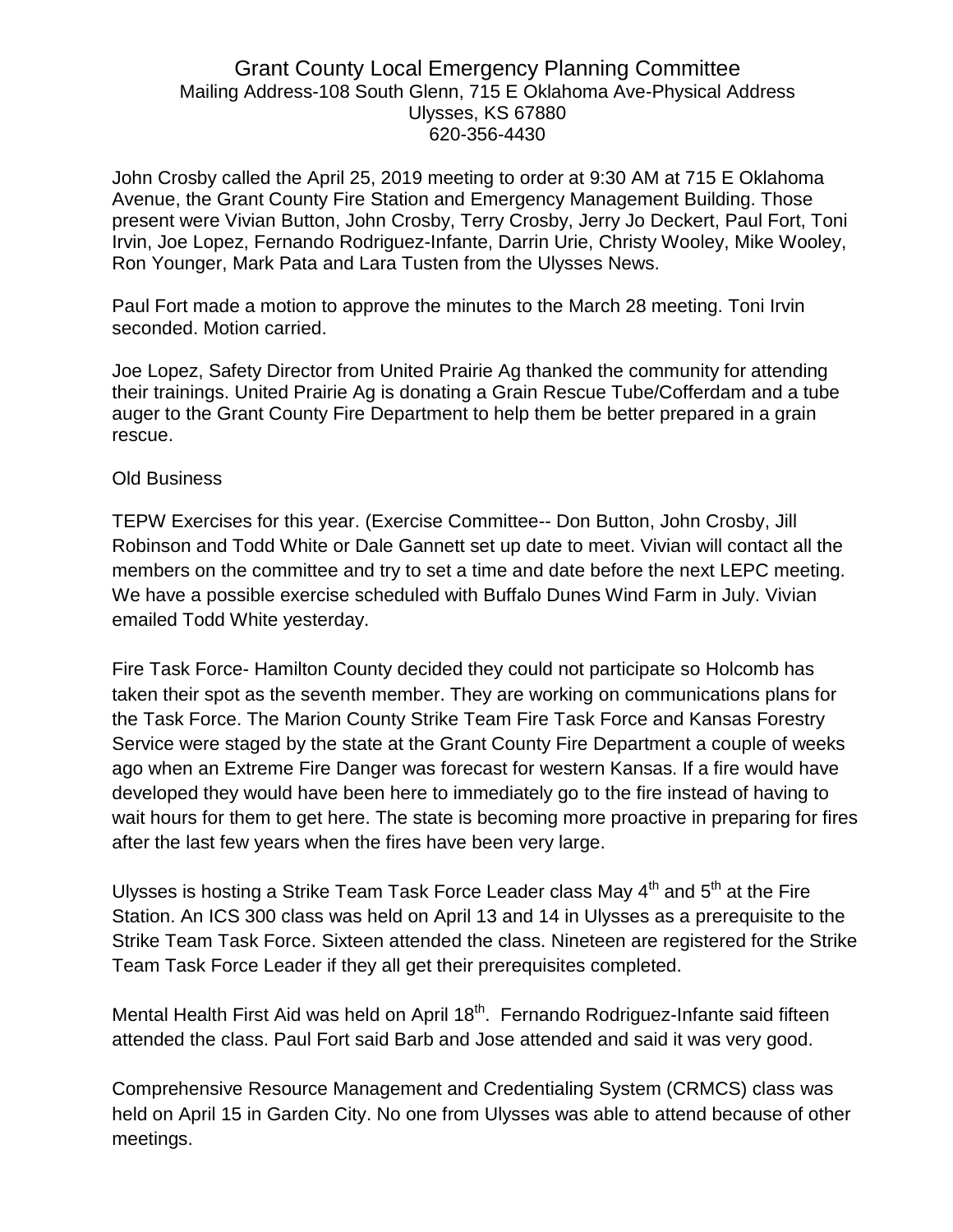Page 2 April 25, 2019 LEPC Minutes

New Business Two Spill Reports since last month, one was brine/salt water and the other was brine/salt water and crude oil.

Review ESF 6 and 8- Deb Tucker from American Red Cross said she did not see anything that needed changed. Richard Everett said the changes looked alright to him. Proposed changes to ESF 6

Support agencies add the Healthcare Coalition or SHERT (Southwest Hospital Emergency Resource Team)

Page 12

9. Accountability: disaster survivors and volunteers

*• Identify the system used to track volunteer hours*

We will utilize the Rapid tag system with the mobile express The county has the ability to utilize the Salamander System (Rapid Tag, Track, and Command System) to register and to track volunteer hours and/or spread sheets or the modified ICS 211 form.

#### Page 13

10. Hazardous materials situations

• Outline plans for reception and care of nuclear plan evacuee

o Include a description of potential lodging facilities for evacuees

Grant County does not have any nuclear facilities with 200 miles. The Hospital does not conduct nuclear medicine on a scheduled basis. We have some low level radio-photography for pipelines. ESF 10 Oil and Hazardous Materials addresses HazMat further.

Page 14 11. Animal sheltering a) Pre-event

*• Describe the partnership between the jurisdiction's emergency management agency, the animal control authority, the mass care provider(s), and the owner of each proposed congregate household pet sheltering facility*

Emergency Management along with City of Ulysses Police Department Animal Control with possible assistance and or guidance from Grant County EMS, Grant County Health Department, Bob Wilson Memorial Grant County Hospital and American Red Cross will work together to provide housing for domesticated animals to assist in the care and housing of human residence in a disaster situation.

Proposed changes to ESF 8

Add to Supporting agencies Southwest Kansas Healthcare Coalition (SHERT Southwest Hospital Emergency Resource Team)

Chance Paul's Robson Funeral Home to Robson Funeral Home